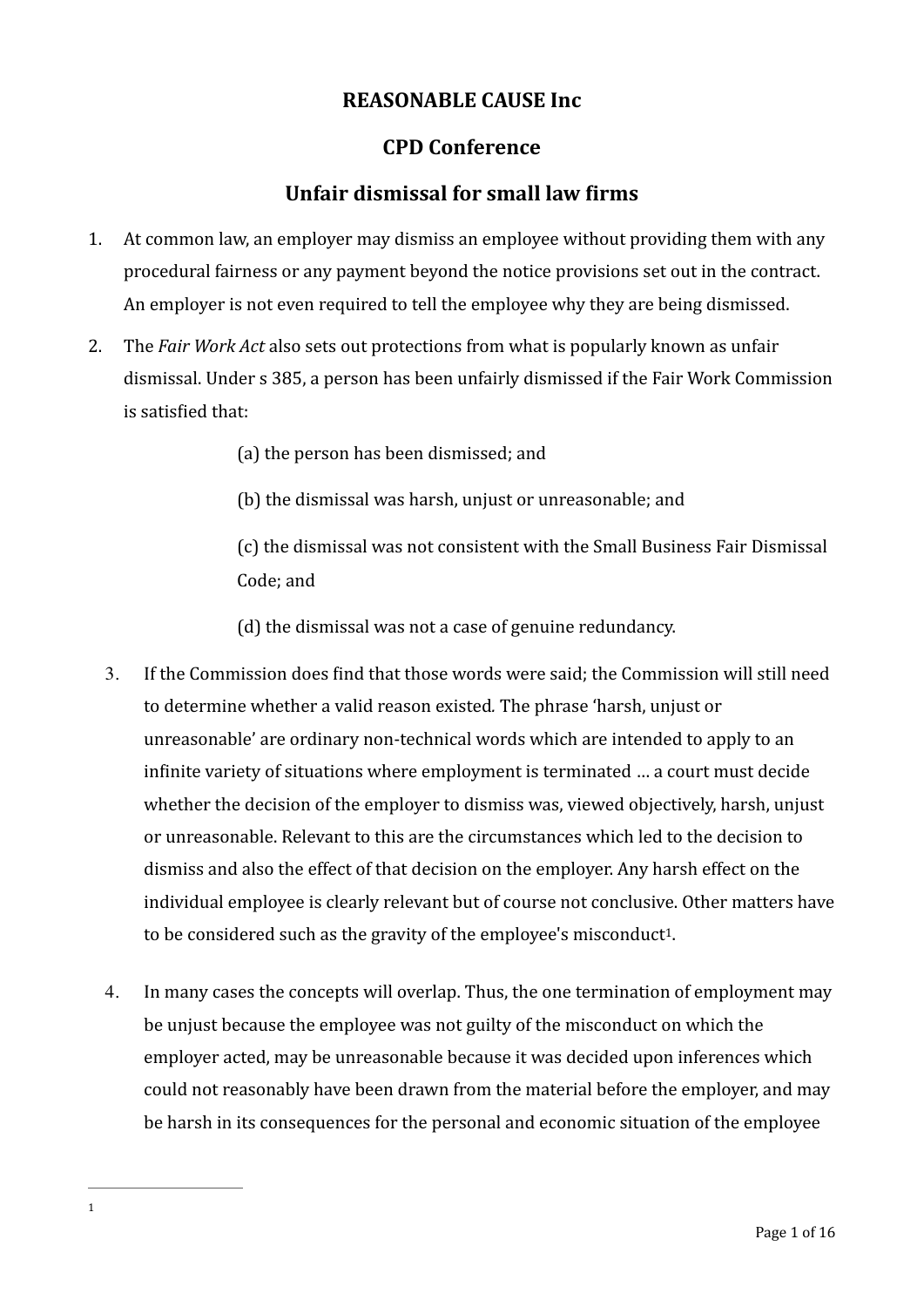or because it is disproportionate to the gravity of the misconduct in respect of which the employer acted<sup>2</sup>.

- 5. Under s 387, in considering whether it is satisfied that a dismissal was harsh, unjust or unreasonable, the FWC must take into account:
	- (a) whether there was a valid reason for the dismissal related to the person's capacity or conduct (including its effect on the safety and welfare of other employees); and
	- (b) whether the person was notified of that reason; and
	- (c) whether the person was given an opportunity to respond to any reason related to the capacity or conduct of the person; and
	- (d) any unreasonable refusal by the employer to allow the person to have a support person present to assist at any discussions relating to dismissal; and
	- (e) if the dismissal related to unsatisfactory performance by the person  $-$  whether the person had been warned about that unsatisfactory performance before the dismissal: and
	- $(f)$  the degree to which the size of the employer's enterprise would be likely to impact on the procedures followed in effecting the dismissal; and
	- $(g)$  the degree to which the absence of dedicated human resource management specialists or expertise in the enterprise would be likely to impact on the procedures followed in effecting the dismissal; and
	- (h) any other matters that the FWC considers relevant.
- 6. The FWC is required to determine whether there was a valid reason for the dismissal and whether procedural fairness has been afforded. The Commission is required to determine whether there is a 'sound, defensible and well founded' reason for dismissal (including in the context of an alleged safety breach). Whether there is such a reason for dismissal will turn on the facts

<sup>&</sup>lt;sup>2</sup> Byrne v Australian Airlines Ltd (1995) 185 CLR 410; 69 ALJR 797; at CLR 465.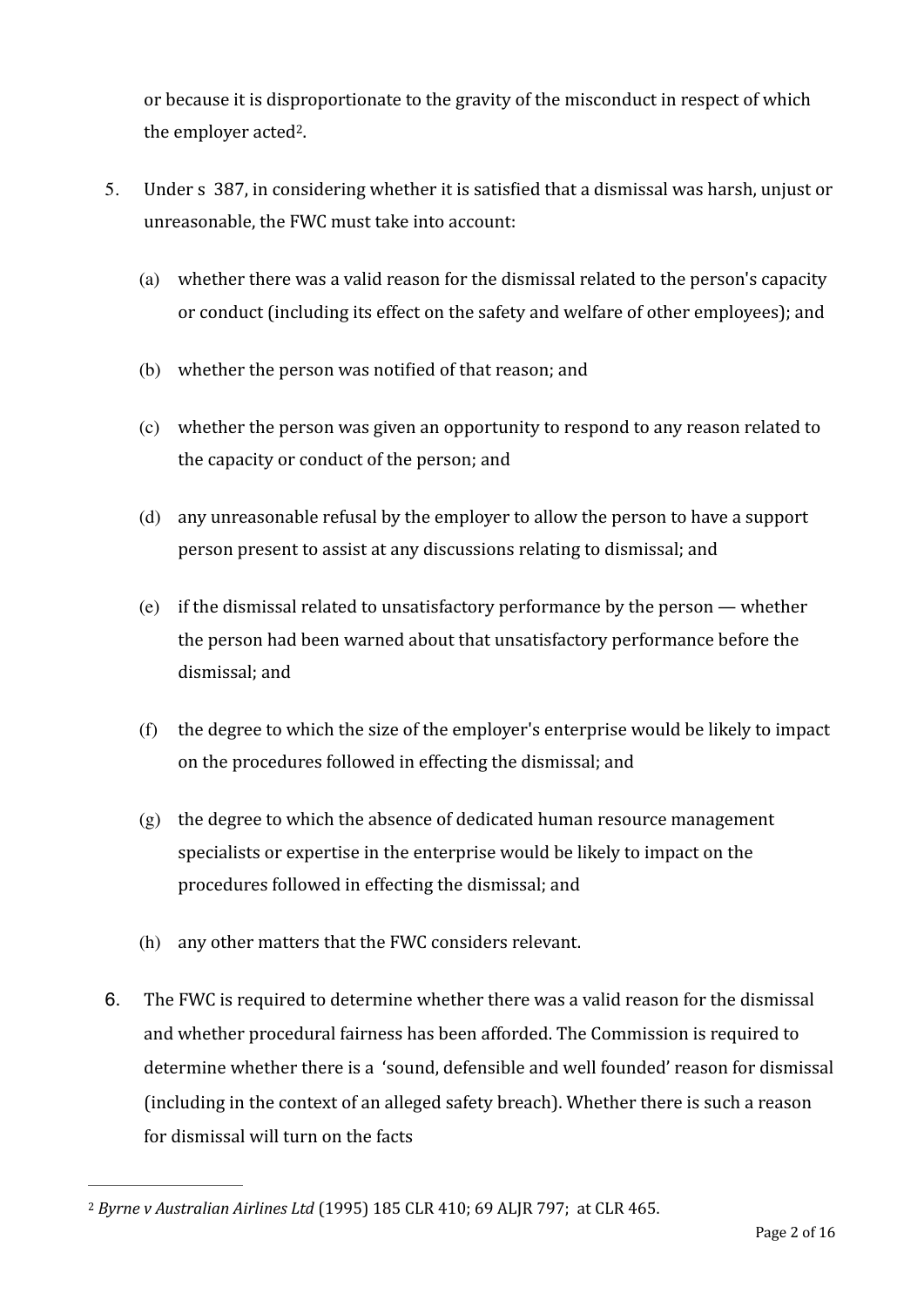7. In addition to the reason for the termination; the Fair Work Commission will also

examine aspects of procedural fairness.

### The small business dismissal code

- 8. The requirements in relation to a small business are very significantly relaxed under the Small Business Dismissal Code.
- 9. The code states that:

## Summary Dismissal

It is fair for an employer to dismiss an employee without notice or warning when the employer believes on reasonable grounds that the employee's conduct is sufficiently serious to justify immediate dismissal. Serious misconduct includes theft, fraud, violence and serious breaches of occupational health and safety procedures. For a dismissal to be deemed fair it is sufficient, though not essential, that an allegation of theft, fraud or violence be reported to the police. Of course, the employer must have reasonable grounds for making the report.

#### Other Dismissal

In other cases, the small business employer must give the employee a reason why he or she is at risk of being dismissed. The reason must be a valid reason based on the employee's conduct or capacity to do the job.

The employee must be warned verbally or preferably in writing, that he or she risks being dismissed if there is no improvement.

The small business employer must provide the employee with an opportunity to respond to the warning and give the employee a reasonable chance to rectify the problem, having regard to the employee's response. Rectifying the problem might involve the employer providing additional training and ensuring the employee knows the employer's job expectations.

### Genuine redundancy

10. The Act defines the exclusion for genuine redundancy.

389 Meaning of genuine redundancy

 $(1)$  A person's dismissal was a case of genuine redundancy if:

(a) the person's employer no longer required the person's job to be performed by anyone because of changes in the operational requirements of the employer's enterprise; and

(b) the employer has complied with any obligation in a modern award or enterprise agreement that applied to the employment to consult about the redundancy.

(2) A person's dismissal was not a case of genuine redundancy if it would have been reasonable in all the circumstances for the person to be redeployed within:

(a) the employer's enterprise; or

(b) the enterprise of an associated entity of the employer.

Questions of onus and standard of proof

11. Allegations of serious misconduct probably required to be determined on a Briginshaw

basis. Further, in circumstances where serious misconduct is alleged; the onus lies

upon the employer to prove the allegation<sup>3</sup>: While reinstatement is seen as the primary

<sup>&</sup>lt;sup>3</sup> Pastrycooks Employees, Biscuit Makers Employees & Flour and Sugar Goods Workers Union (NSW) *v* Gartrell White (No. 3), Industrial Commission of NSW, Hungerford J, 35IR 70 @ 84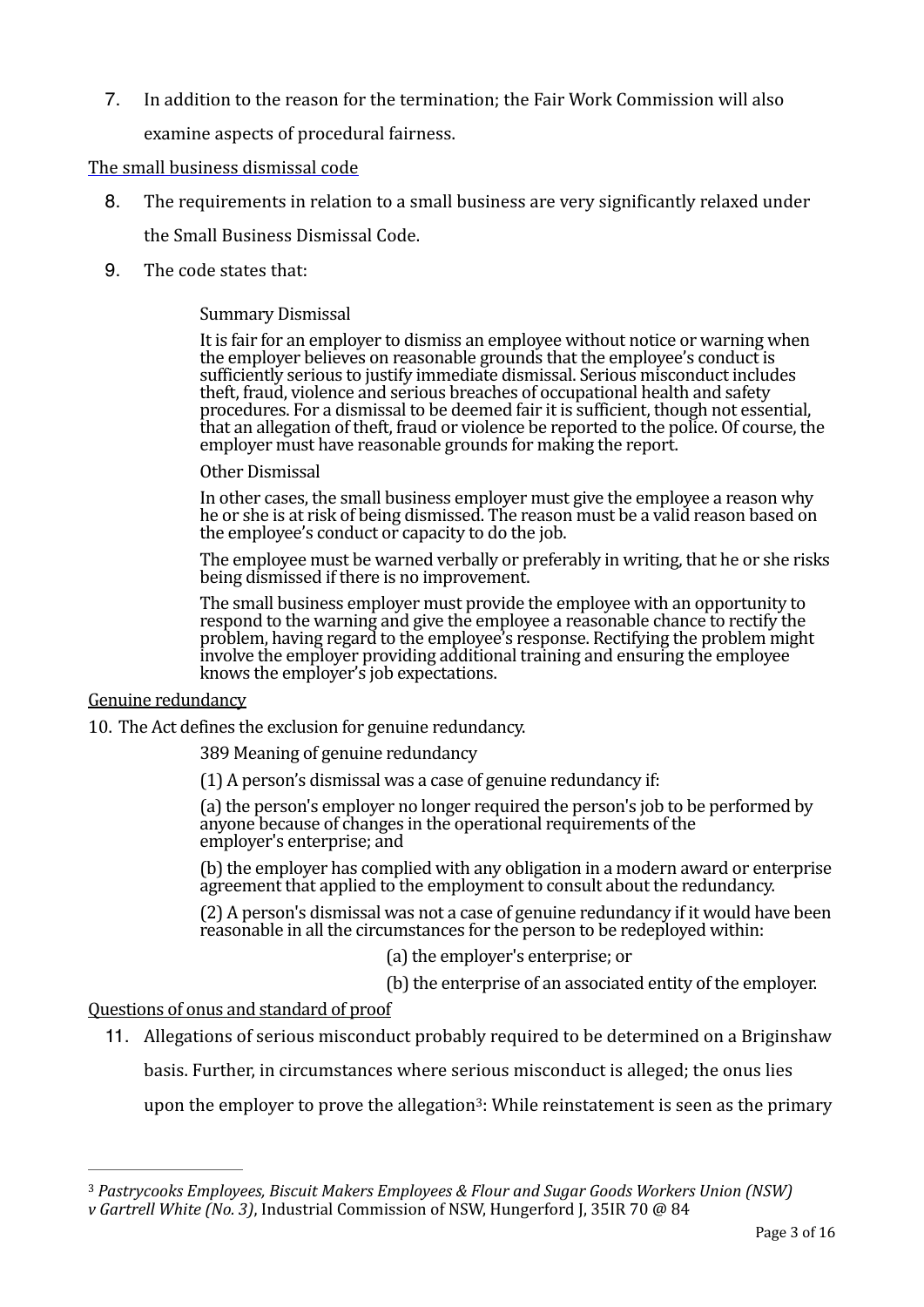remedy, compensation is capped at 6 months pay. Compensation is to generally to be

determined by the following formula:

STEP 1: Estimate the remuneration the employee would have received, or have been likely to have received, if the employer had not terminated the employment. 

STEP 2: Deduct moneys earned since termination. Workers compensation payments are deducted but not social security payments. The failure of an applicant to mitigate his or her loss may lead to a reduction in the amount of compensation awarded.

STEP 3: The remaining amount of compensation is discounted for contingencies. 

STEP 4: The impact of taxation is calculated to ensure that the employee receives the actual amount he or she would have received if they had continued in their employment.

STEP 5: The legislative cap on compensation is applied. Section  $170EE(3)$ limits the Court and the Commission to an amount not exceeding the amount of remuneration that the employee would have earned in the six months immediately following the termination, if the termination had not occurred. This is simply an arbitrary cap on the amount that may be awarded. It does not operate as a maximum amount to be awarded only in the most grievous or serious cases<sup>4</sup>.

12. The proceedings are almost invariably costs free. The Annual Reports show a

consistent number of more than one thousand applications per year. About 500 went to

arbitration. Of these reinstatement was ordered in about two dozen cases. Anecdotal

evidence shows that compensation is generally in the order of one or two thousand dollars<sup>5</sup>.

## The Adverse action provisions

- 13. An alternative process is what are called the adverse action provisions in the *Fair Work Act* which prohibit injury of an employee for a designated reason.
- 14. One set of protections protect those who have a workplace right or have exercised that right. Adverse action is defined very broadly to include dismissal, injury in employment and alteration of the position of the employee to the employee's prejudice. A prejudicial alteration to the position of an employee may occur even though the employee suffers no

<sup>&</sup>lt;sup>4</sup> Sprigg v Paul's Licenced Festival Supermarket (1998) 88 IR 21 at 29; although that decision is a guide to the exercise of discretion in awarding compensation. A member is not obliged to slavishly follow its outline in all circumstances: *Kane v South Eastern Group of Melbourne Legacy Inc* [2011] FWA 4651; [2011] FWAFB 4651 (21 July 2011).

<sup>5</sup> http://www.abc.net.au/7.30/content/2012/s3474428.htm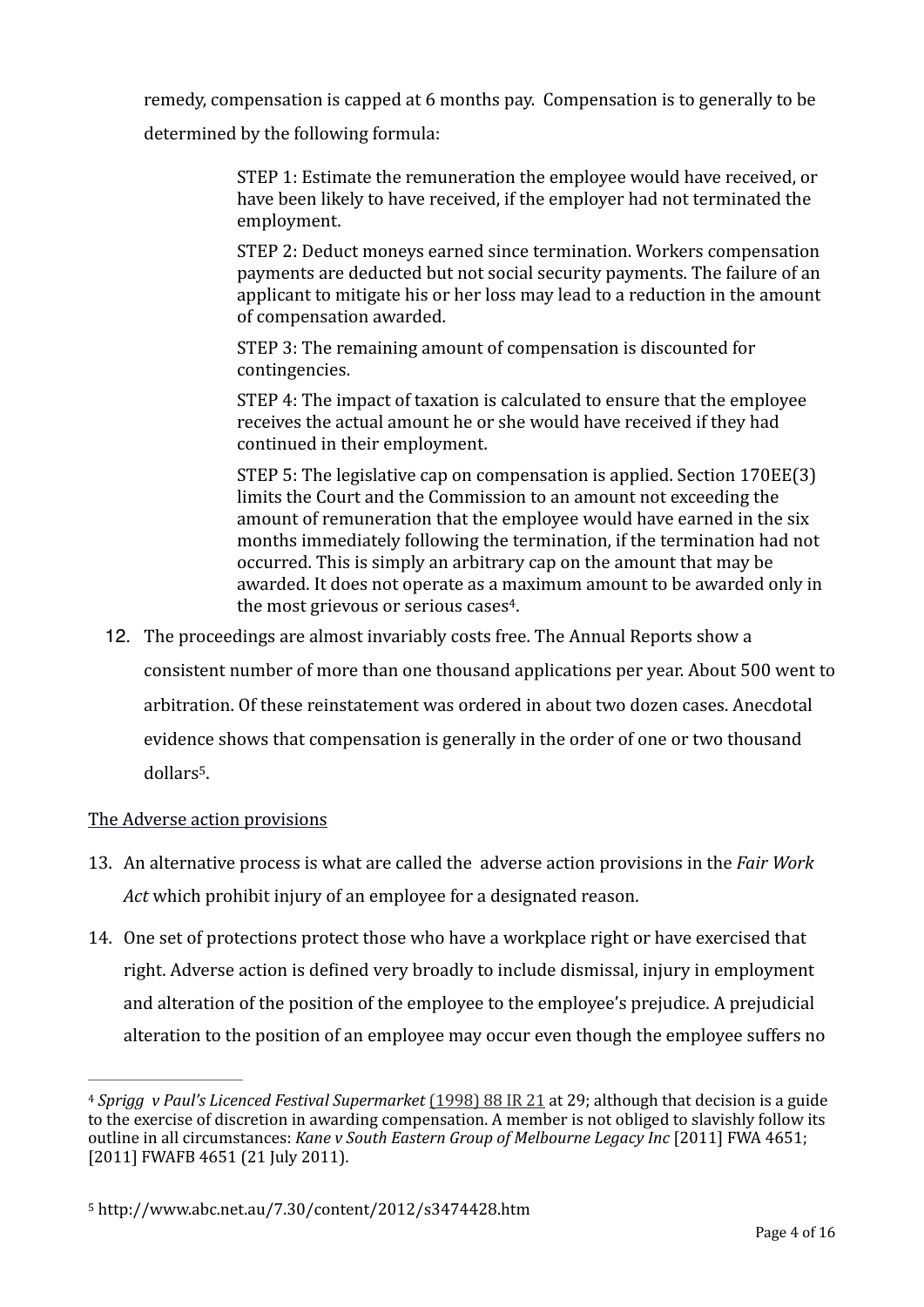loss or infringement of a legal right. It will occur if the alteration in the employee's position is real and substantial rather than merely possible or hypothetical. Workplace right as defined in section  $341$  as the right to make a complaint requiring either to a person having the capacity to seek compliance with the law or if the person is an employee in relation to his or her employment.

- 15. Further protections exist in relation to the engaging in industrial activity: s 346, to protection from discrimination: s 351, temporary absence from illness or injury: s 352 and sham independent contracting arrangements: s 357 – 359.
- 16. Clause 361 reverses the onus of proof applicable to civil proceedings for a contravention of Part 3-1. Generally a civil action places the onus on the complainant to establish on the balance of probabilities that the action complained of was carried out for a particular reason or with a particular intent. However, subclause  $361(1)$  provides that once a complainant has alleged that a person's actual or threatened action is motivated by a reason or intent that would contravene the relevant provision(s) of Part 3-1, that person has to establish, on the balance of probabilities, that the conduct was not carried out unlawfully. There is significant debate as to the meaning of this section.

## The burning issues in dismissal: Vaccinations and returning to work

- 17. The Covid 19 virus has brought us many things. It has bought us an unprecedented use of the word unprecedented. It has bought us a lifestyle that once only appeared in dystopian novels. It has also confronted us with the three most serious single workplace issue in decades:
	- (i) to what extent can an employer require its employees to be vaccinated?
	- (ii) to what extent is an employer obliged to require its employees to be vaccinated?
	- (iii) To what extent can an employer direct employees to return to the workplace?

### A requirement to be vaccinated

18. The courts and tribunals have now dealt with dozens of cases dealing with an employer requirement to be vaccinated. Most of these cases are unfair dismissal cases that occur when the employer refuses in employer direction to be vaccinated. While they are all necessarily fact specific, there are some clear principles that can be applied.

### The obligation to consult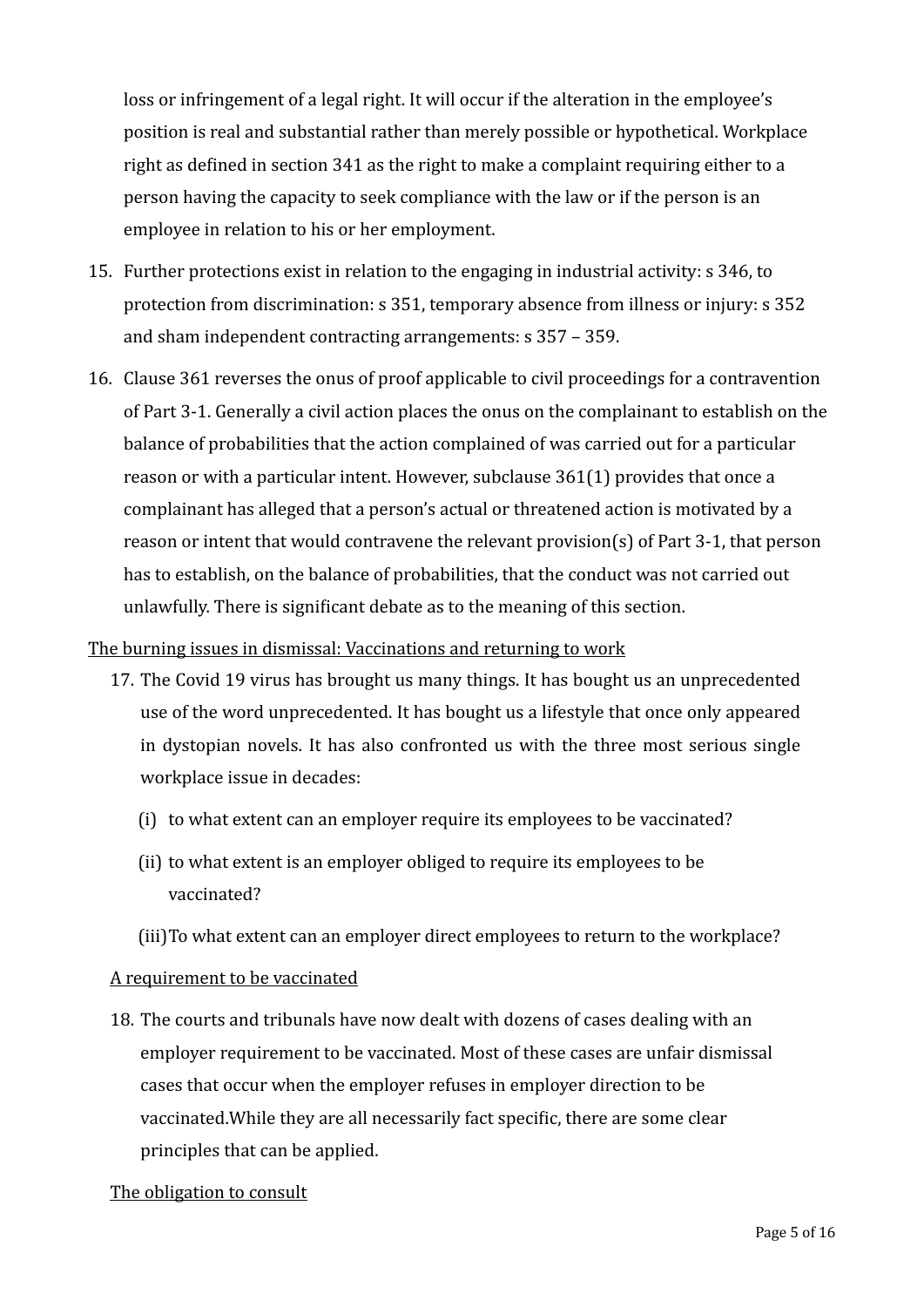- 19. One potential challenge to an employer vaccine policy is to challenge the failure to consult if there is a right to consult on the issue. While that depends upon the wording of the clause; that should not be assumed<sup>6</sup>. The FWC Full Bench held in *Construction, Forestry, Maritime, Mining and Energy Union, Mr Matthew Howard v Mt* Arthur Coal Pty Ltd T/A Mt Arthur Coal [2021] FWCFB 6059 that Mt Arthur Coal was required to consult before making a direction as to vaccination.
- 20. The practical effect of a right to consult will often be fairly negligible given that employer is not required to accept the position of the union or employee. As the Full Bench held in *Mt Arthur<sup>7</sup>*:

*adequate consultation does not require that those consulted agree to the direction, or give them a power of veto, but in the context of this matter it should have provided the Employees with a reasonable opportunity to persuade the* decision-maker in relation to the decision to introduce the Site Access *Requirement.*

- 21. In that case, the employer consulted almost immediately and then proceeded to implement its policy.
- 22. The Fair Work Commission has found that consultative provisions do not apply where there is a public health order in place: *Christopher Doyle; Julia Sant; Antonio Prosia* v Melbourne Archdiocese Catholic Schools Ltd T/A MACS [2022] FWC 346 at [58].
- 23. An alternative argument is that consultation is required under the WHS legislation. The OIRC rejected that argument in *Brasell-Dellow & Ors v State of Oueensland*, *(Oueensland Police Service) & Ors* [2021] OIRC 356 finding that

*There is a solid body of evidence introduced through Deputy Commissioner Smith* which is effectively unchallenged which establishes proper consultation. That *evidence includes that unions with total collective coverage of the workforce agreed with the direction.*

24. In *QNurses First Inc v Monash Health* [2021] FCA 1372, a group of employees sought an injunction to prevent disciplinary action on the basis of their asserted right to be consulted about the Vaccination Direction pursuant to s 35 of the OHS Act. Such an assertion, the applicants submitted, constituted the exercise of a workplace right within the meaning of  $s$  340(1) of the FW Act. The Court rejected the application for an injunction stating at  $[42]$  that:

<sup>&</sup>lt;sup>6</sup> Brasell-Dellow & Ors v State of Queensland, (Queensland Police Service) [2021] QIRC 356 at [102]

<sup>&</sup>lt;sup>7</sup> Construction, Forestry, Maritime, Mining and Energy Union, Mr Matthew Howard v Mt Arthur Coal Pty Ltd T/A Mt Arthur Coal [2021] FWCFB 6059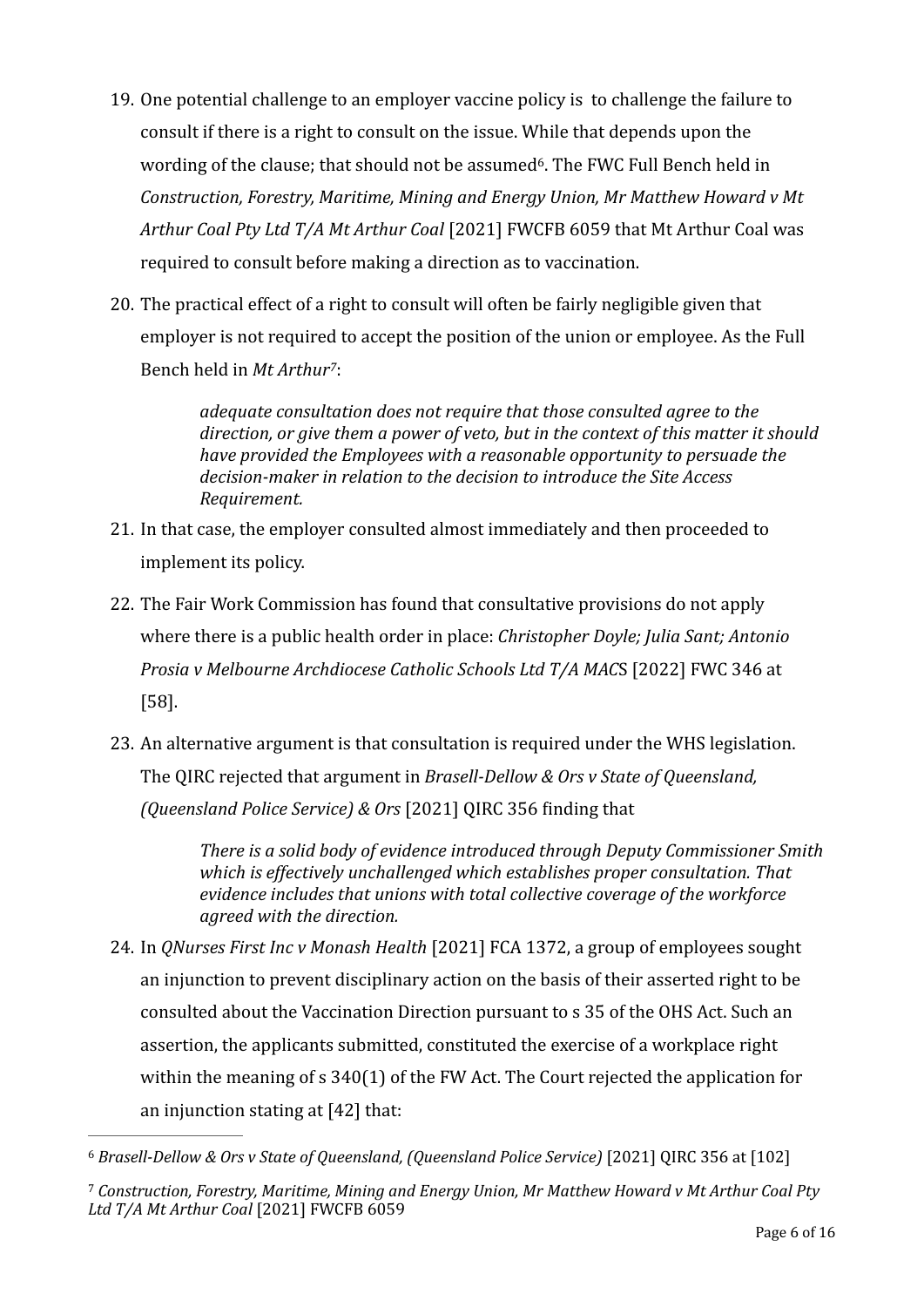The applicants' case under s 340(1) of the FW Act is, with respect, very weak (if it *exists at all*).

## A lawful and reasonable direction?

25. An employer is entitled to take disciplinary action against an employee who does not comply with a lawful and reasonable direction. There are now a number of decisions dealing with whether an employer is entitled to direct an employee to be vaccinated. The issue as to whether a requirement for vaccination is a reasonable and lawful direction has been dealt with now on a few occasions. In *Maria Corazon Glover v Ozcare* [2021] FWC 2989<sup>8</sup>, the Commission held that such a requirement in relation to the requirement to take a flu shot when working in Community care was lawful. Commissioner Hunt held at [242] that:

*Ozcare has not physically required any employees, including Ms Glover to be* vaccinated against their will. It has not held an employee down against their will and inflicted a vaccination upon them. Further, I do not consider its stated position requiring employees to be vaccinated or face termination is unlawful. I note it does *not breach any ground of discrimination.* 

26. The Commission went on at [247] to determine that the direction was reasonable.

The Commissioner held that:

In considering the reasonableness of the introduction of the revised Employee *Immunisation Policy, I have had significant regard to the vulnerability and age of* the clients cared for by Ozcare and its employees in community care. Thousands of elderly clients, including more than 8,000 clients aged 75 or older ought to expect *that the paid worker attending their home will take every precaution not to share influenza* which alone could cause them to become extremely unwell or even die. *Combined with the risk of potentially contracting coronavirus, it is, understandably,* an alarming concern for the client and for their family (if they have family). In any *inquiry into how an Ozcare client contracted influenza if largely isolated at home* with few visitors, Ozcare would no doubt be required to answer questions, if put, as to whether the Ozcare worker was vaccinated against influenza. If answering to a *client or a client's family that the Ozcare worker knowingly was unvaccinated and permitted to work, this could or might expose Ozcare to legal proceedings for relevant breaches of duty of care to its vulnerable patient.* 

27. Similar reasoning was displayed in relation to flu vaccines in the case of *Barber* v *Goodstart Early Learning* [2021] FWC 2156<sup>9</sup> at [430] by Deputy President Lake as follows:

*Employer mandated vaccination is a topical question in the current pandemic. As I* have said above, this decision relates specifically to the influenza vaccination in a

http://classic.austlii.edu.au/au/cases/cth/FWC/2021/2989.html <sup>8</sup>

http://classic.austlii.edu.au/au/cases/cth/FWC/2021/2156.html <sup>9</sup>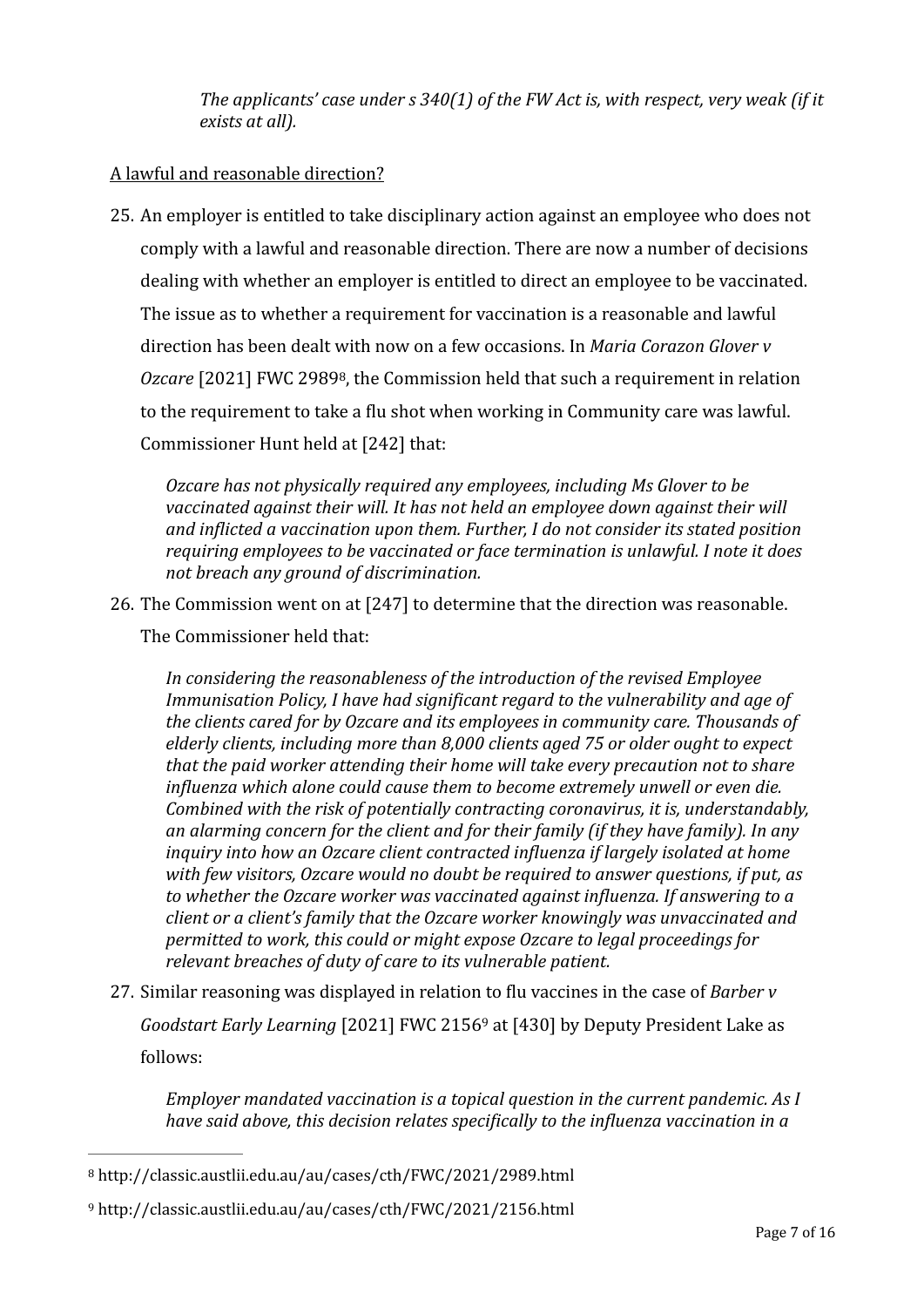*childcare environment, where the risks and concerns are distinct. Goodstart's* enterprise revolves around the care of children, who are by nature more vulnerable and in general have poor hygiene standards. This can make viral spread easier and *potentially more dangerous than in other settings.*

28. In *Jennifer Kimber v Sapphire Coast Community Aged Care Ltd* [2021] FWC 1818<sup>10</sup> at

[60], Commissioner McKenna held to similar effect that:

*I* find that the respondent, principally through Mr Sierp, acted in an objectively *prudent and reasonable way in not permitting the applicant to work within Imaly House absent an up-to-date flu shot. I accept the submissions for the applicant that Mr Sierp did not have a detailed knowledge of the Australian Immunisation Handbook (indeed, Mr Sierp himself professed only to be "familiar" with it), but I find he acted on his best understanding of it, conditioned particularly in the context* of the CMO's Advice as set out in the Media Release.

29. On appeal, the Full Bench majority comprehensively rejected Kimber's arguments

before finding at [58] that an intervening public health order requiring COVID

vaccination was important:

*further points to the lack of utility in granting permission to appeal, since there could be no possibility of granting Ms Kimber's preferred remedy of* reinstatement absent an advance commitment from her to take the COVID-19 *vaccine.*

30. In *Kuru*<sup>11</sup>, the Commission upheld the dismissal of a Ms Kuru, a nurse who was employed by an aged care home. She believed COVID 19 to be a conspiracy. The employer did not. The employer had prevented employees leaving their geographical zone in order to prevent the spread of the virus. She was dismissed for failing to follow the facility zoning directives that prohibited the interaction of staff between zones. Ms Kuru socialised without personal protective equipment while smoking with staff from other zones. The Commission held at [35] that:

> *I* do consider the directives from Cheltenham Manor lawful and reasonable; *the directives were considered having regard to available knowledge of the* virus and risks to keep the staff and residents safe. The consequences for the *residents* were severe if insufficient risk mitigation measures were not taken.

31. In *Mr Ross Barry Edwards v Regal Cream Products Pty Ltd* [2022] FWC 257,

Commissioner O'Neill held at [27] that:

The effect of the Directions was that Bulla was prohibited from allowing Mr *Edwards to undertake work on site from 15 October 2021, unless he was at least partially vaccinated or had a valid medical exemption. Mr Edwards chose not to become vaccinated because he held serious health concerns, however he did not* 

<sup>&</sup>lt;sup>10</sup> https://www.fwc.gov.au/documents/decisionssigned/html/pdf/2021fwc1818.pdf

<sup>&</sup>lt;sup>11</sup> Kuru v Cheltenham Manor Pty Ltd as trustee of the Cheltenham Manor Family Trust T/A Cheltenham *Manor Pty Ltd* [2021] FWC 949 [2021] FWC 949,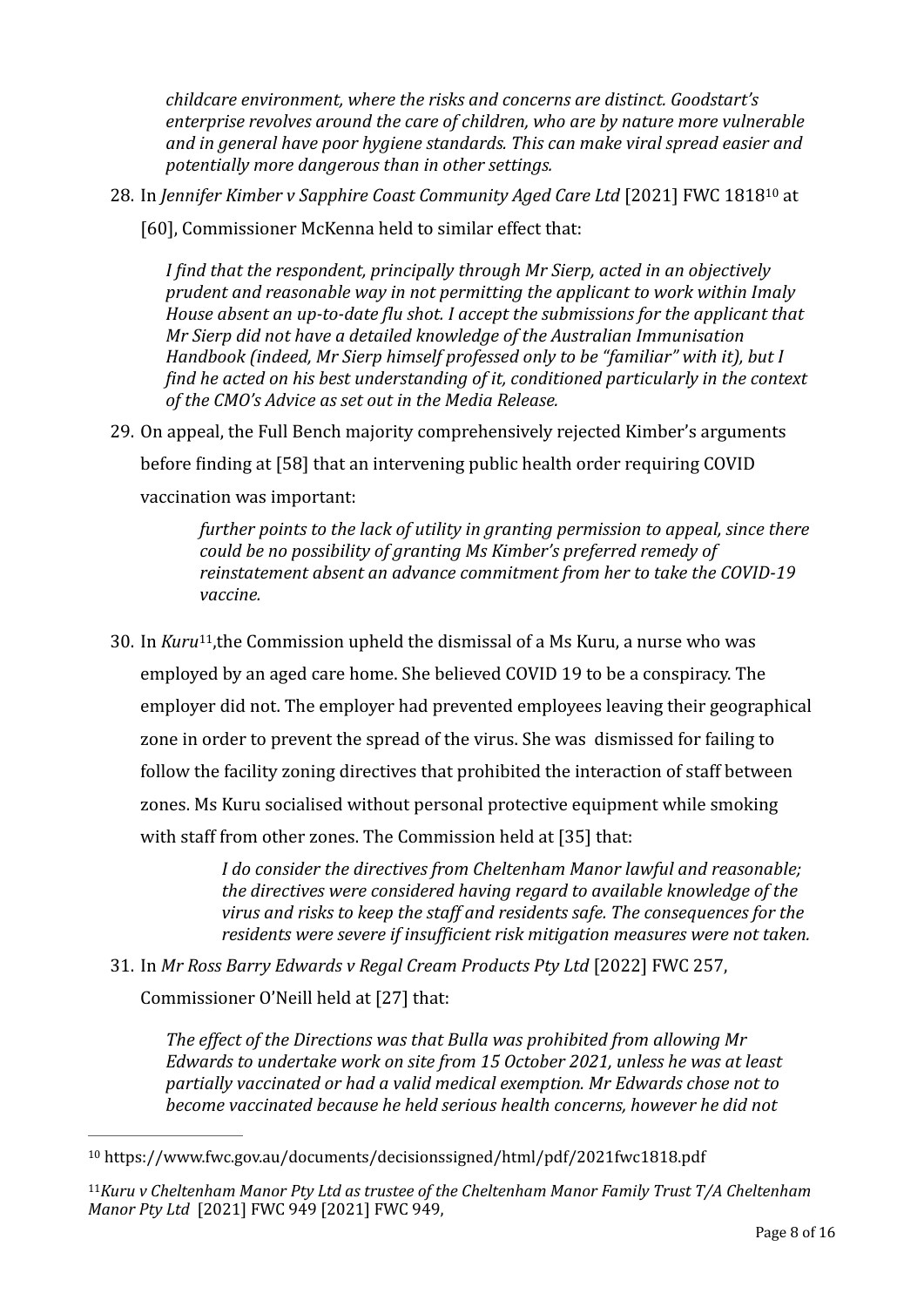*provide a valid medical exemption. This meant that he was not able to fulfil his role,* which could only be performed on site and there were no suitable alternative duties available for him to undertake. For these reasons, Bulla had a sound, defensible and *well-founded reason to terminate Mr Edwards' employment.*

- 32. In those circumstances, it is not good enough to say that an alternate system such as testing might be equally appropriate. It is necessary to show that the system proposed by the employer is unjust or unreasonable. Accordingly, it is clear that an employer may in many circumstances require its workforce to be vaccinated before they attend the employer's workplace. That conclusion is very fact specific. It would be unlikely that a person who can work entirely by themselves (for example remotely from home) could be lawfully and reasonably be directed to be vaccinated. The situation would be quite different if the person works in a public contact area or in close proximity with other employees.
- 33. It may also not be reasonable to require a person to be vaccinated when they have some legitimate health reason for not doing so. There are are some genuine reasons that do exist. For example in the public health order the risk of anaphylaxis or Guillain-Barré Syndrome are grounds for exemption. However as made clear by the majority in *Kimber*<sup>12</sup>:

*the exemption from the vaccination requirement operates only where a medical practitioner certifies that the relevant person actually has what is, in objective terms, a medical contraindication to the vaccination. It plainly is not the case* that the mere completion of the approved form on the basis of the identification of an alleged medical condition or episode that is not, in fact, a medical *contraindication is sufficient to satisfy the condition in clause 6(1)(d)(ii).* 

34. There appear to be to a number of arguments put forward in favour of a proposition that vaccination is prohibited. These range from arguments that have some minor superficial attraction to arguments that have none. Perhaps the best of all of these arguments is that the *Nuremberg code* of 1947 prohibits vaccination. This *Nuremberg code* prohibited scientific experimentation upon humans except in certain defined circumstances. In particular the code requires the informed consent of the person the subject of experimentation; the inability to use other forms of experimentation and the need to reduce the degree of risk. The historical background to the code was that it was designed to deal with medical experimentation on concentration camp prisoners by the Nazis; often leading to their death.

<sup>&</sup>lt;sup>12</sup> Jennifer Kimber v Sapphire Coast Community Aged Care Ltd [2021] FWCFB 6015, https:// www.fwc.gov.au/documents/decisionssigned/html/2021fwcfb6015.htm at [49]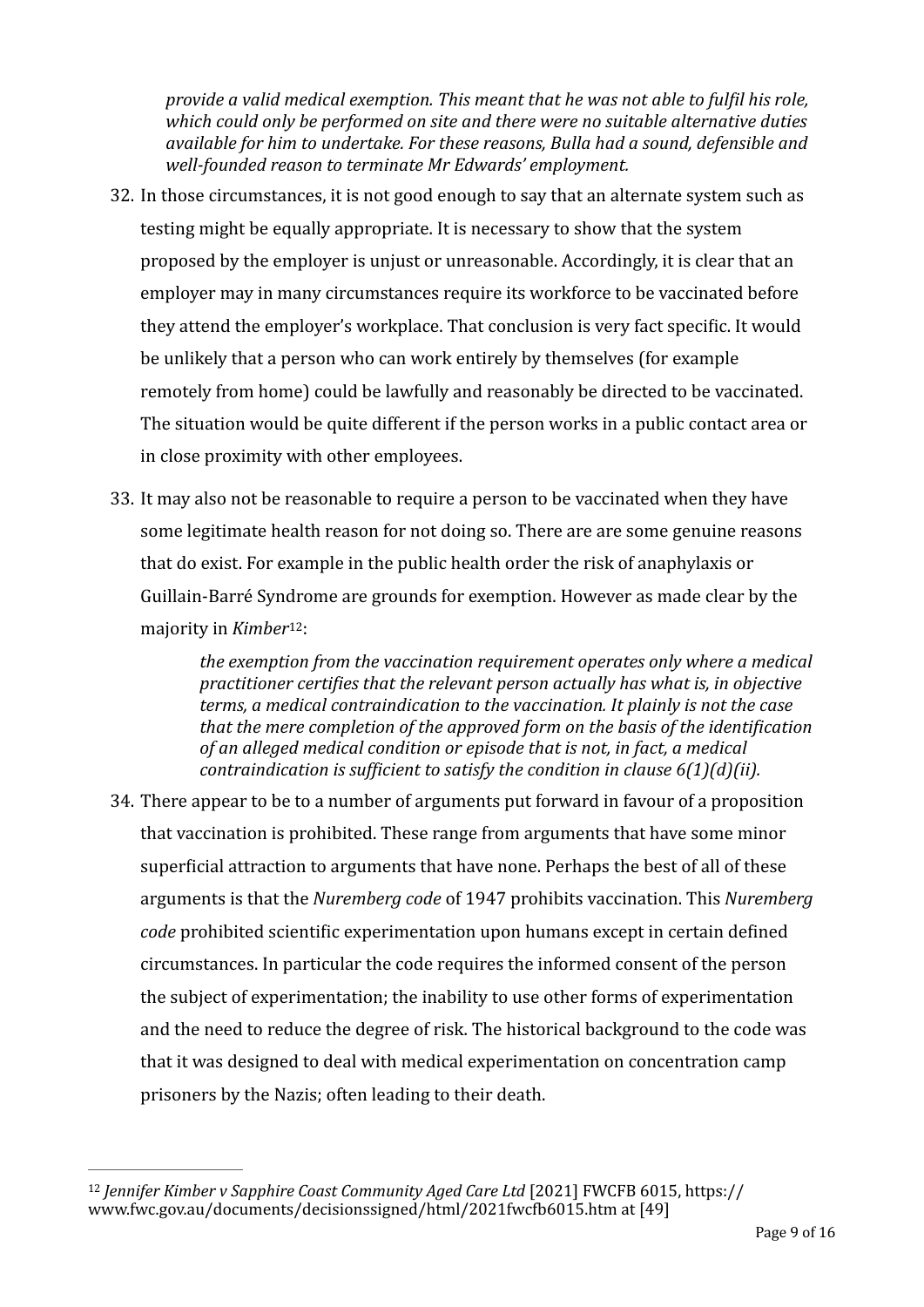35. There has been an American case which looked at this precise point. In *Bridges* v *Houston Medical Hospital*<sup>13</sup>, the Houston medical hospital had announced a policy requiring employees to be vaccinated against Covid 19. Jennifer Bridges and 116 other employees sued to block the injection requirements and the terminations. The major point was that the vaccines were experimental and dangerous. The Court found that the claim was false and irrelevant. The Court found that there was no human trial. As the Court went on to hold that:

Equating the injection requirements to medical experimentation in concentration *camps is reprehensible. Nazi doctors conducted medical experiments on vision* victims that cause pain, mutilation, permanent disability, and in many cases, death.

36. The court went on to hold that:

*Methodist is trying to do their business of saving lives without giving them the Covid* 19 virus. It is a choice made to keep staff, patients and their families safer. Bridges can freely choose to accept or refuse a COVID-19 vaccine; however, if she refuses she will simply need to work somewhere else. If a worker refuses an assignment, *changed office, earlier start time, or other directive, he may be properly fired. Every employment includes limits on the worker's behaviour in exchange for his remuneration.* That is all part of the bargain.

37. The public health orders were challenged in NSW in the case of *Kassam* v *Hazzard;* 

*Henry* v *Hazzard* [2021] NSWSC 1320. In that case, the Court held at [56] that *the evidence did not establish COVID-19 vaccinations are "experimental".* Further, while there were a number of challenges dealt with, the most crucial finding is set out at  $[11]$  being that:

As for the balance of the grounds of challenge, in summary and for the reasons set *out below:*

*(i)* It was not demonstrated that the making of Order (No 2) was not a genuine exercise of power by the Minister, that the making of the *impugned orders* by the *Minister involved any failure to ask the right question or any failure to take into* account relevant considerations much less that it was undertaken for an improper purpose. The Minister was not obliged to afford the plaintiffs or anyone else *procedural fairness in making the impugned orders;* 

*(ii)* It was otherwise not demonstrated that either the manner in which the *impugned orders* were made was unreasonable or that the operation and effect of *the* orders could not reasonably be considered to be necessary to deal with the *identified risk to public health and its possible consequences;* 

38. Further, arguments that a vaccination direction is unlawful and unreasonable on the basis that it offends the right to bodily integrity and the *Privacy Act* were rejected in

<sup>13</sup> https://cases.justia.com/federal/district-courts/texas/txsdce/4:2021cv01774/1830373/18/0.pdf Page 10 of 16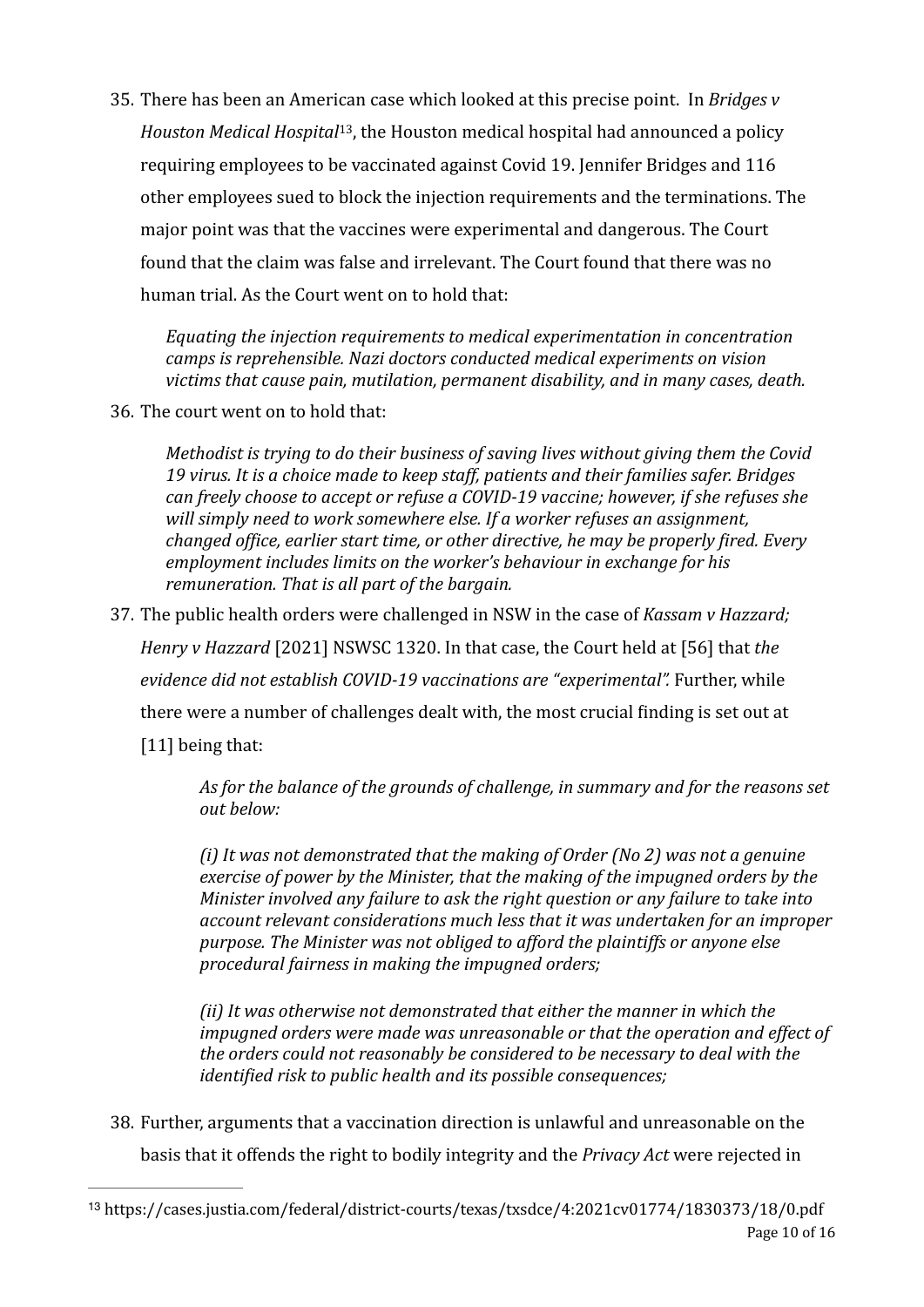*Construction, Forestry, Maritime, Mining and Energy Union & Ors v BHP Coal Pty Ltd T/A BHP Billiton Mitsubishi Alliance / BMA & Ors* [2022] FWC 81 at [209].

39. Finally some collateral attacks have been made on the reasonableness of not accepting proposals for exemption<sup>14</sup>. In *Radev* for example:

*The decision-maker stated:*

*Mr Radev's application did not provide evidence of any specific adverse medical conditions in relation to the issues he raised, that included contraindications to his being able to be safely administered the current* vaccines. An independent medical specialist was present at the meeting.

*Mr Radev contends this argument is unrelated to his exemption request as he* "did not submit a request for exemption under the medical exemption option" and has not claimed to have an adverse medical condition in his request. For those reasons, Mr Radev argues his request cannot be rejected *because he has failed to provide evidence of a medical condition. In that respect, Mr Radev argues the VEC has breached principles of natural justice* by refusing his exemption because of a lack of evidence without requesting such evidence and affording Mr Radev the opportunity to respond.

- 40. Perhaps unsurprisingly, those arguments were rejected.
- 41. It is not difficult to see applications for flexible working arrangements being used as a further ground of attack.
- 42. On the other hand, there may be dangers in employees aligning themselves too closely with the anti vaccination movement. In *Lichi v Industrial Relations Secretary* [2022] NSWIRComm 1011, the NSW IRC held that dismissal for attendance at a protest and the publishing on social media of highly derogatory posts of government and government officials was held to be was found to be neither unreasonable nor unjust (but was harsh). The Commission did not reinstate the employee.
- 43. Finally there may be professional conduct issues that arise. The Nurses and Midwifery Board have stated:

*What should I do if I notice a nurse or midwife is promoting anti-vaccination material?* 

*If you have concerns about a nurse or midwife you can make a complaint to AHPRA. The NMBA will consider whether the nurse or midwife has breached their professional obligations and will treat these matters seriously. Any published antivaccination material and/or advice which is false, misleading or deceptive which is being distributed by a registered nurse, enrolled nurse or midwife (including via social media) may also constitute a summary offence under the National Law and could result in prosecution by AHPRA.*

<sup>&</sup>lt;sup>14</sup> Radev v State of Queensland (Queensland Police Service) [2021] QIRC 414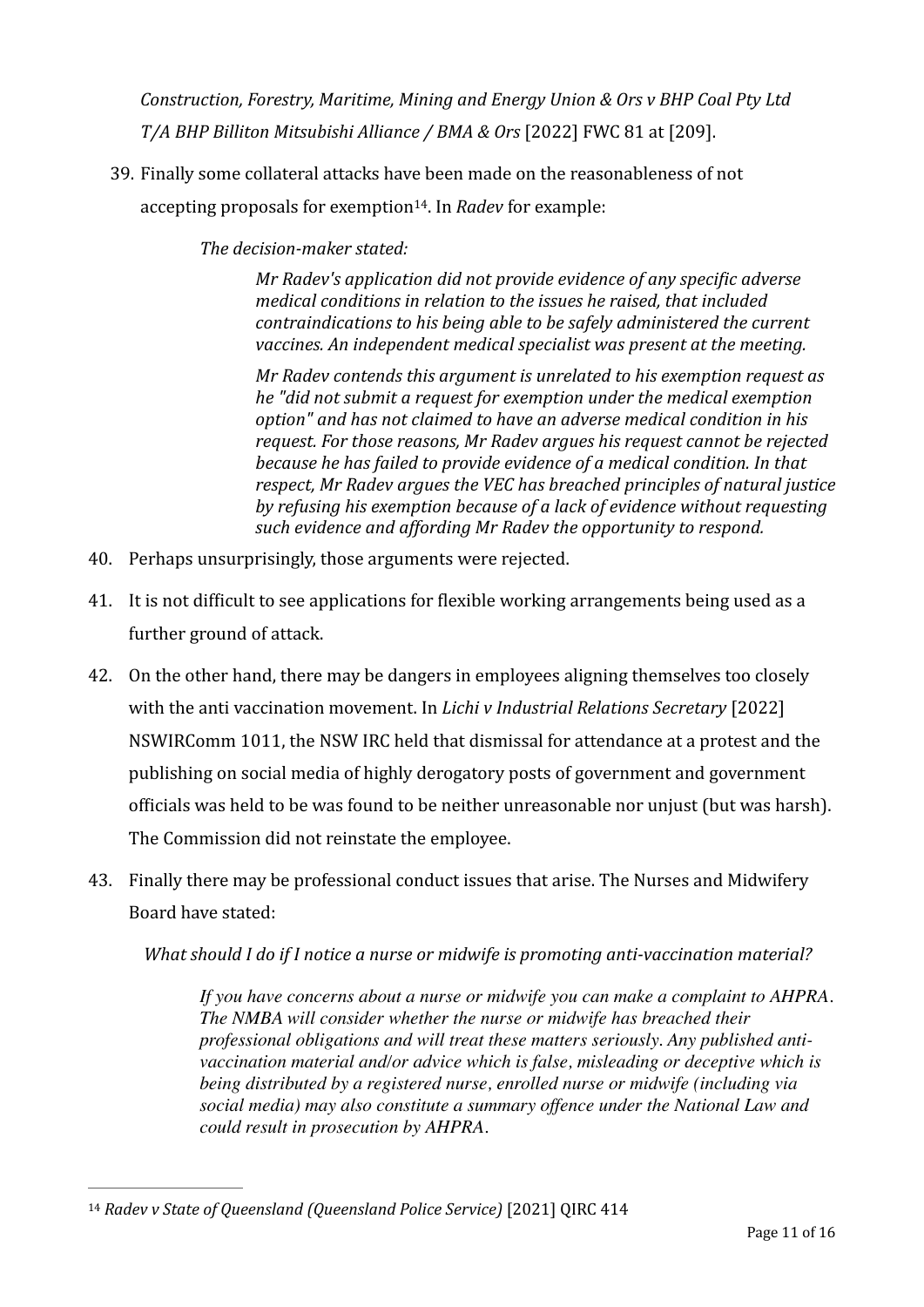- 44. In *Chiropractic Board of Australia v Floreani* [2021] VCAT 1094, the Victorian Civil and Administrative Tribunal found that a Chiropractor, Dr Floreani had engaged in professional misconduct due to his dissemination of anti-vaccination material. Dr Floreani was reprimanded, suspended from practice for six months and imposed several conditions on his registration.
- 45. In that case, the Tribunal held at [125] that:

*Accordingly, we found that, by engaging in the proven conduct as particularised in Allegation 1, Dr Floreani:*

- *Failed to promote the health of the community through disease prevention and control; and*
- *Failed to provide balanced, unbiased and evidence-based information to the public; and*
- *Promoted and provided information and advice that was anti-vaccination in nature and made public comment discouraging vaccination.*
- 46. Even lawyers may be subject to such action. Sydney Solicitor Nathan Buckley has been suspended on the basis of some of his extra curial comments. His Gofundme page states that:

The NSW Law Society wants to suspend my practising certificate for speaking out against unlawful mandatory COVID-19 vaccinations, unlawful lockdowns and restrictions. They want to silence me for pointing out the truth about Beech-Jones' decision. That Hazzard *can* make public health orders sentencing unvaccinated people to their death.

Is vaccination an inherent requirement of the job?

- 47. The courts have made clear that an employer is not required to keep employing somebody who cannot fulfil the inherent requirements of the job. A classic example is a truck driver who loses their driving licence.
- 48. In  $X^{15}$ , McHugh J made this comment about the notion of inherent requirements as to safety:

*Nevertheless, contract or statute to the contrary, performing the duties of the employment without unreasonable risk to the safety of fellow employees is, as a matter of law, an inherent requirement of employment.* 

49. That thinking might lead to a conclusion that it is an inherent requirement of any employment position that the employee not put fellow employees at risk of Covid infection. Nevertheless it is not necessary to go that far. As Gaudron I held in *Christie*:

<sup>&</sup>lt;sup>15</sup>  $X \vee$  *The Commonwealth* [1999] HCA 63 at [38]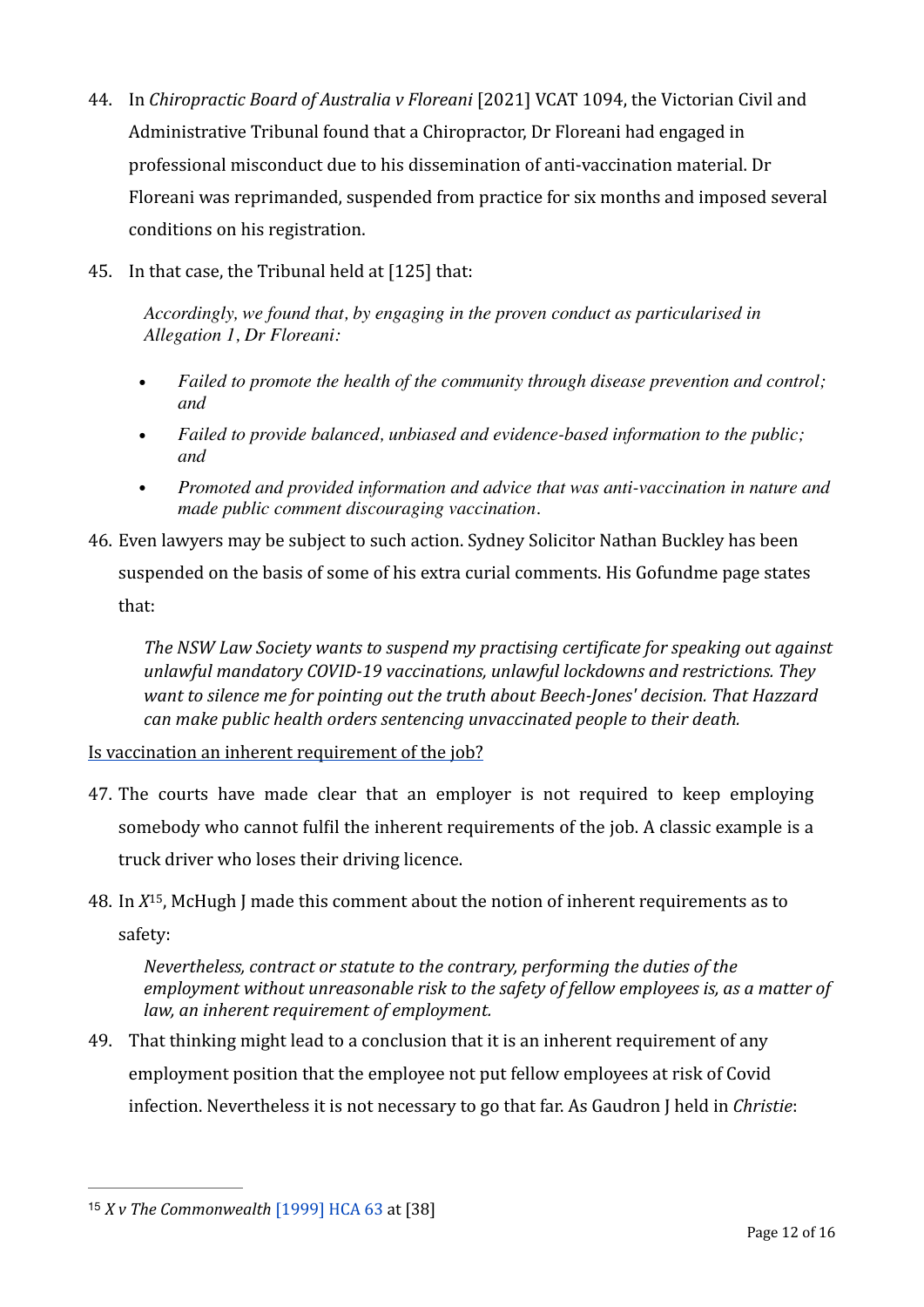*A* practical method of determining whether or not a requirement is an inherent *requirement, in the ordinary sense of that expression, is to ask whether the position would be essentially the same if that requirement were dispensed with."* <sup>16</sup>

## The obligations of the employer generally

- 50. It is also important to deal with the obligations of the employer apart from the obligations under the various public health orders.
- 51. It is clear that an employer has an obligation to provide a safe workplace both at common-law but also under the *Work Health and Safety Act NSW 2011*. The work health and safety legislation requires the employer (and employees) to ensure so far as is reasonably practicable the health and safety at work of workers and other persons. It provides for criminal convictions and potentially massive fines for breach of that requirement.
- 52. It is difficult to see how that requirement can be satisfied if there is a serious risk of infection from a disease that may kill the person and where it is reasonably practicable to be vaccinated and substantially reduce that risk.
- 53. I think it is strongly arguable that a workplace may not be safe if there are unvaccinated people within it given that those people are more likely to contract the virus and to pass it on. That would particularly be the case if the workplace requires the employees to work in close physical proximity with each other or where there is contact with the public.
- 54. An employer who does not deal with the question of vaccination or some other means of isolating its employees runs the risk that it may be liable for not providing a safe workplace. That would mean that the employer might be able to be sued in negligence by an employee that contracted Covid at the workplace. In the case of *Sara y G & S Sara Pty Ltd* [2021] NSWPIC 286<sup>17</sup> a worker was successful in a claim that the virus was contracted in the course of the employment. SIRA has stated that it has received over  $21,000$  such claims in NSW<sup>18</sup>.
- 55. It might further mean that the employer would be subject to being prosecuted for breaching the work health safety requirements placed upon an employer. Accessories to

<sup>&</sup>lt;sup>16</sup> Oantas Airways Ltd v Christie [1998] HCA 18; 193 CLR 280 [36]

http://www.austlii.edu.au/cgi-bin/viewdoc/au/cases/nsw/NSWPIC/2021/286.html <sup>17</sup>

<sup>18</sup> https://www.sira.nsw.gov.au/resources-library/list-of-sira-publications/coronavirus-covid\_19/ workers-compensation-claim-statistics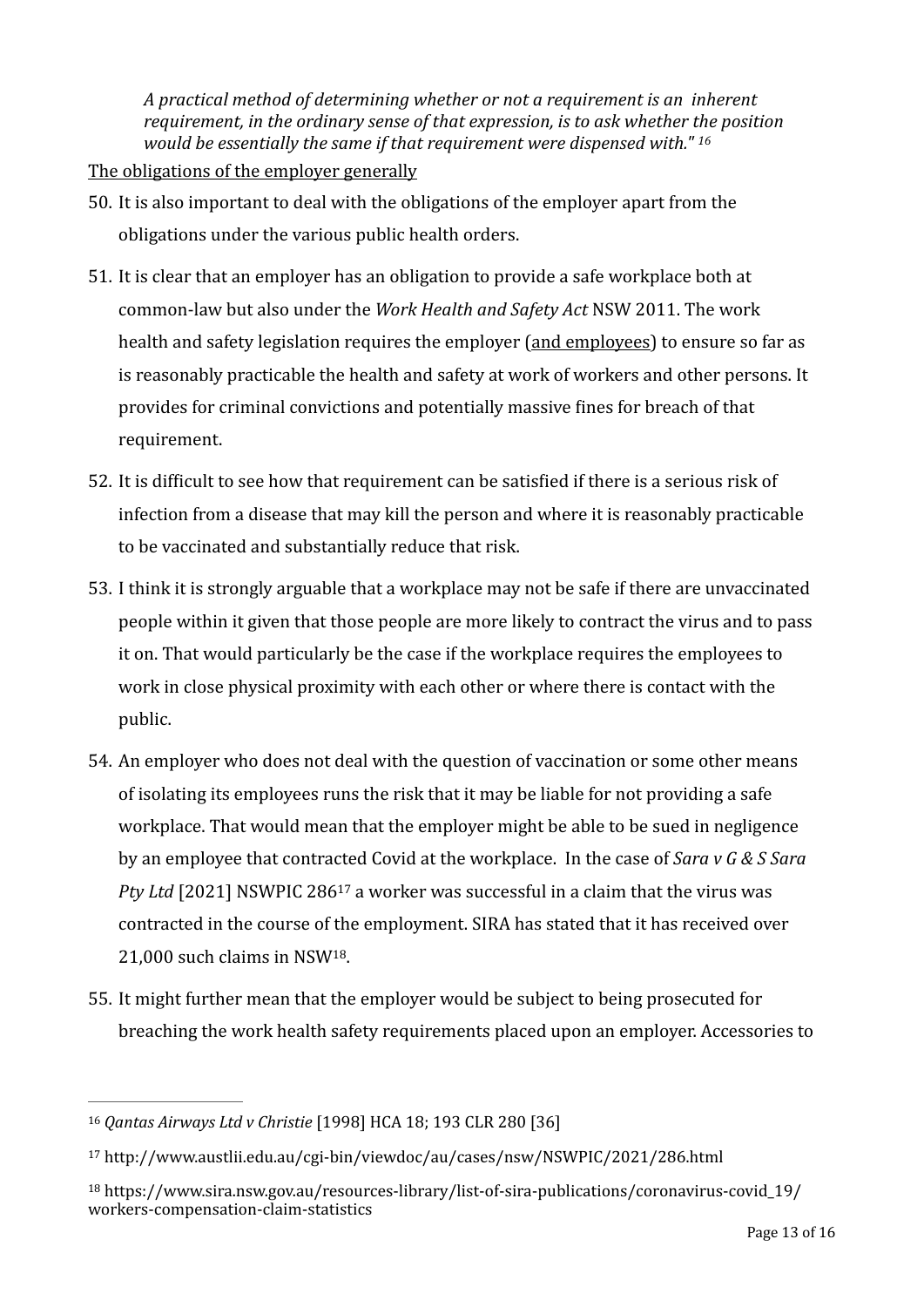those breaches (being people involved in the breaches of the employer) might also be prosecuted. 

## Some practical issues

- 56. There is also a practical problem that needs to be considered. It may be that vaccinated employees might refuse to work with non-vaccinated employees on the basis of the risk to themselves.
- 57. There is a further difficulty in relation to such exemptions. There will no doubt be employees who gain fake certificates of exemption. Should they do so; they may be subject to even greater risk of dismissal for lying.
- 58. Finally, the anti vaccination arguments are unlikely to attract much sympathy in any resulting litigation. Most judges and tribunal members are in the high risk age demographics. Indeed, I can well forsee a situation where legal representatives and judges refuse to appear in a court where all litigants are not vaccinated.
- 59. Judges are willing to severely punish employers who allow their employees to be injured at work through industrial accidents. They are also willing to make significant orders as to personal injury damages to such workers. I do not see why their position would be any different in relation to the passing on of a disease that might be even more dangerous.
- 60. Another complicating factor is that some vaccination cases are being funded. In *Larter v Hazzard* (No 3) [2021] NSWSC 1595, the Court noted that:

13 The plaintiff disclosed that, as at 22 November 2021, he had raised \$244,420 (out of a total goal of \$300,000) through "GoFundMe" from the 3,700 donations (which when divided into the total indicates an average of approximately \$66 per donation).

- 61. Even leaving those funding arrangements to one side, there is clearly an industry being created. One firm, anecdotally, is charging \$2000 per unfair dismissal application up until the end of conciliation. For many of those applications, it would appear that the primary remedy of reinstatement is unlikely to be awarded. It is difficult to see how many of those cases will benefit anyone other than the lawyers involved.
- 62. One issue that is already starting to arise is the level of resources required to actually deal with the volume of applications. In the New South Wales Industrial Commission alone, it seems that there are dozens of applications already by such employees who have been dismissed. One option may be to deal with common issues by way of test cases. Another may be to "hear" such matters on the papers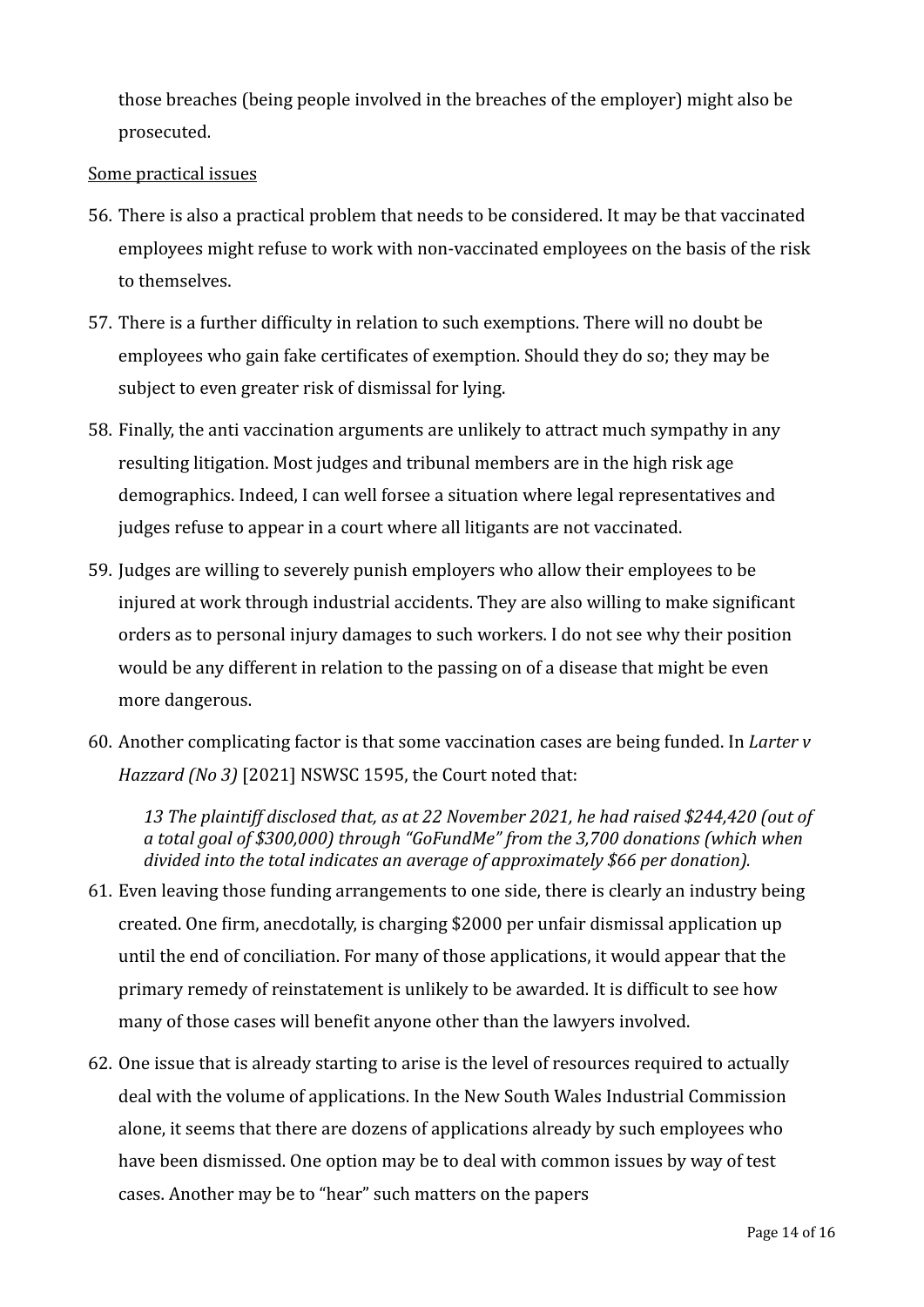- 63. Finally, third parties have rights to prevent access to their premises by others who are not vaccinated. Their powers are broad. An occupier is entitled to prevent access to their premises by others. To the extent that there is an implied licence for a visitor to enter premises, that implied licence may be withdrawn<sup>19</sup>.
- 64. Further an occupier has positive duties. The duty of an occupier towards an invitee is to take reasonable care to prevent injury to him from an unusual danger of which the occupier either knew or ought to have known<sup>20</sup>. Protecting a visitor from Covid appears to fit within that duty.

# Working from home

- 65. A rapidly developing issue is that of the return to the workplace. Employers are now directing employees to return to the workplace. Issues will inevitably arise as to whether that is a lawful and reasonable direction particularly in circumstances where the person is unvaccinated.
- 66. In considering an extension of time argument, the Fair Work Commission provided some indications about future litigation when it held that:

If Ms McHale can establish that her role could fully, efficiently, and productively be *performed by her from home, then her application may have substantial prospects: Marion McHale v Anglicare Victoria [2022] FWC 413 at [29].* 

67. In making that decision, an employer is given some latitude. As the QIRC held in *Bloxham* v State of Queensland (Queensland Police Service) [2022] QIRC 37 at [50] that:

*On* the evidence before the decision-maker, I accept it was open to him to reasonably *conclude that alternative arrangements were not a solution to Miss Bloxham's ongoing* refusal to comply with the Direction. Further, I consider it was open to the decision-maker to determine that suitable meaningful alternative duties are not available in light of the *nature of Miss Bloxham's role and the Service's workforce.* 

# Conclusion

68. The world of the law of work is one that never quite reaches an equilibrium. However, the last three years have shown even more oscillation than usual. That has resulted in new challenges and the learning of new skills. This uncertainty has also kept employment lawyers busy in a period where many others have been far from busy. For that, at least, some of us should be grateful.

<sup>&</sup>lt;sup>19</sup> Roy v O'Neill [2020] HCA 45 at [11]

<sup>&</sup>lt;sup>20</sup> Introvigne [1980] FCA 107; (1980) 48 FLR 161